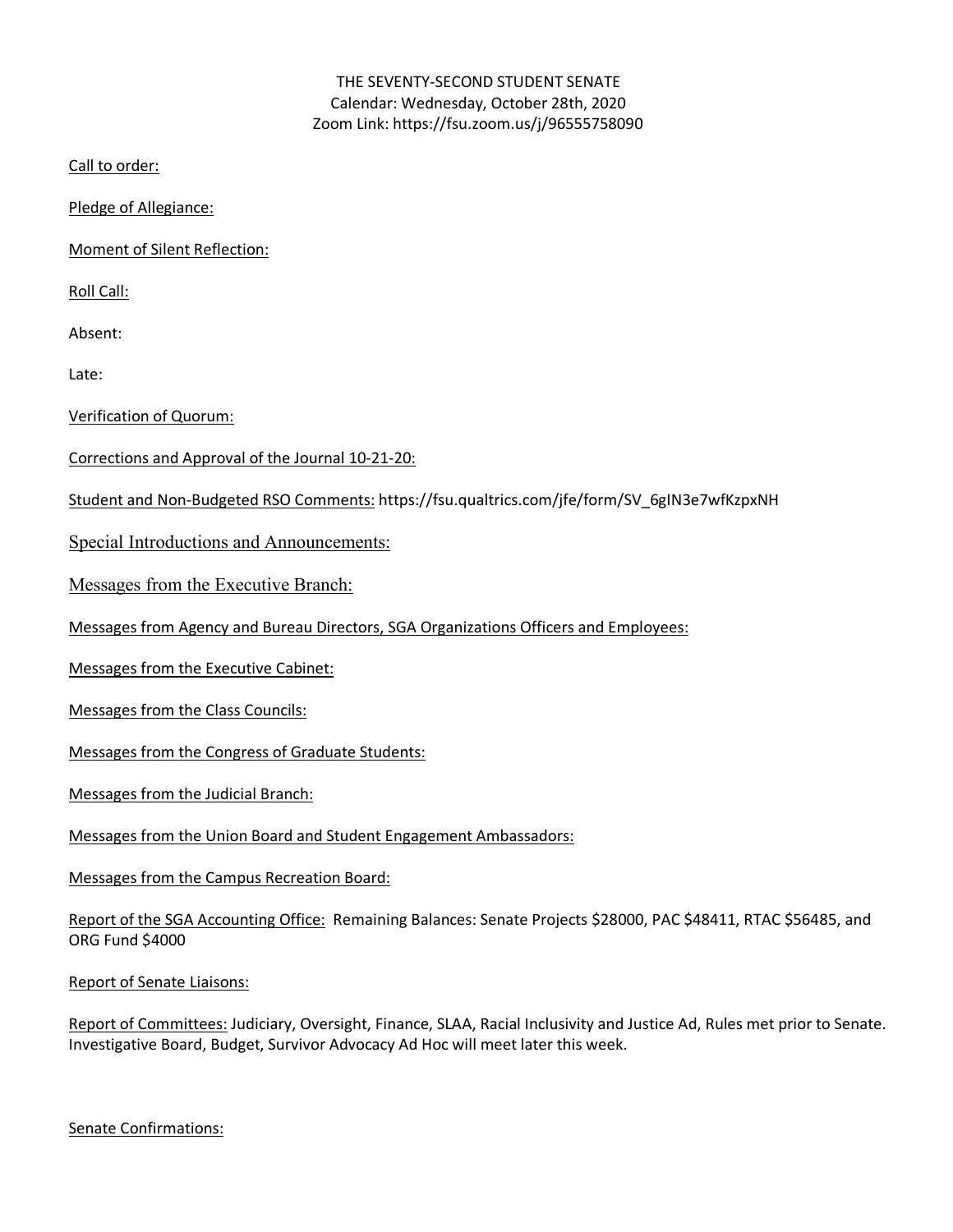### Consent Calendar:

# Bills First Reading:

| <b>Bill 92</b>  | Sponsored by Senator J. Alvarez, Chabot (P) and Murcia (Co)<br>Amending Student Body Statutes Chapter 304.3 with regards to the candidate screening<br>process. REFERRED TO JUDICIARY, OC, THEN RULES, 7.1., PASSED AND AMENDED IN<br>JUDICIARY 7.13., TABLED IN OC, 7.14, 9.8. PASSED AND AMENDED IN OC 9.15,<br><b>WITHDRAWN in RULES 10.14</b> |
|-----------------|---------------------------------------------------------------------------------------------------------------------------------------------------------------------------------------------------------------------------------------------------------------------------------------------------------------------------------------------------|
| <b>Bill 105</b> | Sponsored by Adamyk and Leckie (P), England and Mougey (Co)<br>To amend Chapters 300.6, 300.7, 300.8, and 300.9 regarding the Office of the Attorney<br>General. REFFERED TO JUDICIARY THEN SLAA THEN RULES 10.14                                                                                                                                 |
| <b>Bill 109</b> | Sponsored by England (P)<br>Transferring one-thousand dollars from the "Executive Projects" account to FSU's "Food for<br>Thought Pantry", commonly known as the "Food Pantry". REFERRED TO BUDGET 10.21                                                                                                                                          |
| <b>Bill 110</b> | Sponsored by England (P)<br>Transferring one-thousand dollars from the "Senate Projects" account to FSU's "Food for<br>Thought Pantry", commonly known as the "Food Pantry". REFERRED TO SLAA THEN BUDGET<br>10.21, TABLED in BUDGET 10.27                                                                                                        |
| <b>Bill 112</b> | Sponsored by Harmon (P)<br>Clear up the confusion regarding how the 25% abstention threshold is dealt with.<br>Referred to JUDICIARY T. Amended in JUDICIARY 10.26                                                                                                                                                                                |
| <b>Bill 115</b> | Sponsored by England (P) and Harmon (Co)<br>Transferring \$1000 from Executive Projects into the ProfessioNole Clothing Closet<br>REFERRED TO BUDGET 10.21, TABLED in BUDGET 10.26                                                                                                                                                                |
| <b>Bill 116</b> | Sponsored by Harmon (P)<br>Clarify statutes regarding minutes and what is to be included in them.                                                                                                                                                                                                                                                 |
| <b>Bill 117</b> | Sponsored by Leckie (P)<br>To Create General Counsel                                                                                                                                                                                                                                                                                              |
| <b>Bill 118</b> | Sponsored by Leckie (P)<br>To Create Non-Voting Delegates to advocate for and represent the communities of each<br>Student Government Agency, beyond the different Academic Divisions of the University<br>represented by the Student Senate. This bill shall be known as the Diverse Voices in Senate<br>Act of 2020.                            |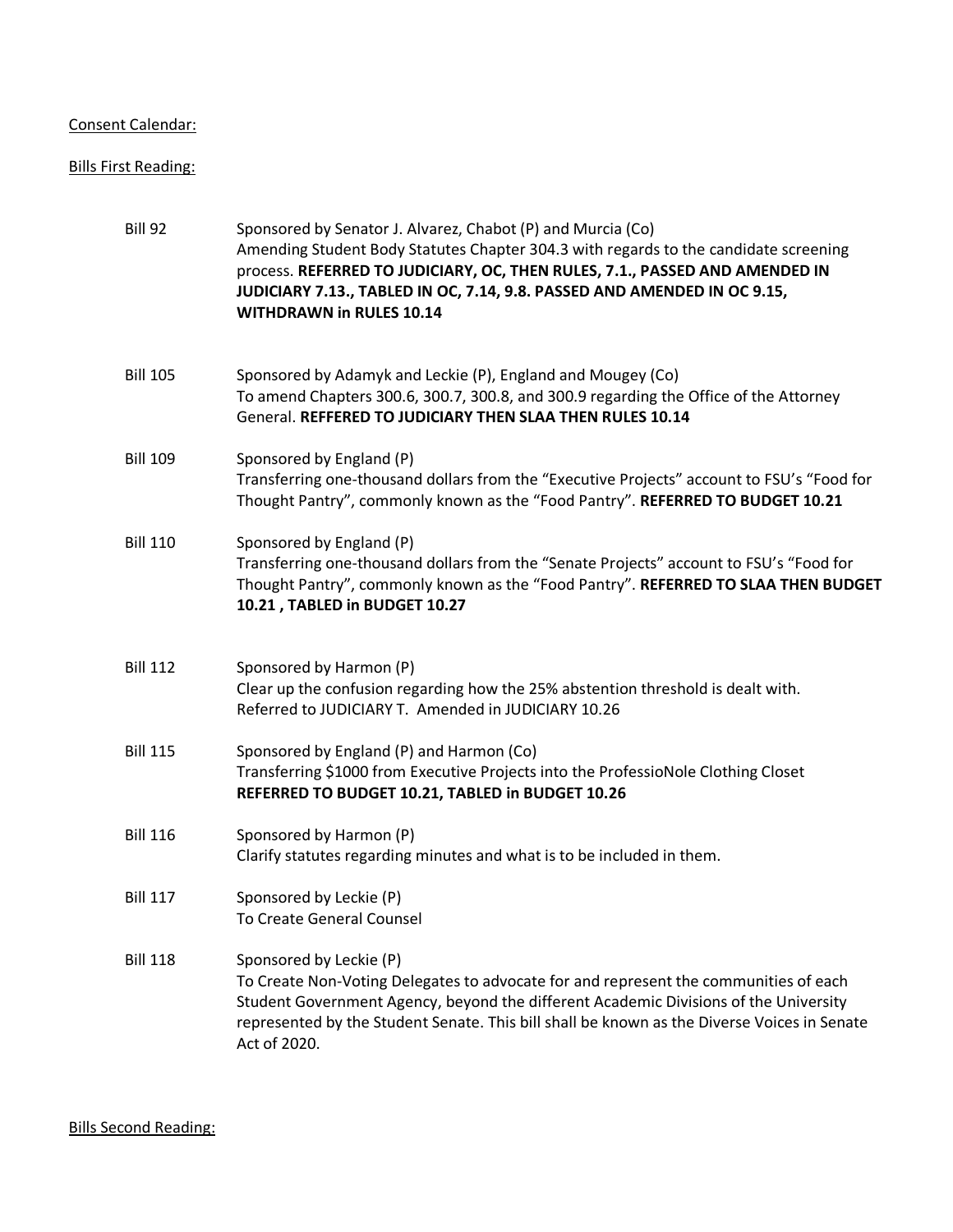| <b>Bill 111</b> | Sponsored by Harmon and Randall (P)<br>Transferring 2000 dollars from Senate Projects into the WVFS Radio Station account for music<br>licenses. REFERRED TO SLAA THEN BUDGET 10.21, PASSED in SLAA 10.26, PASSED in<br><b>BUDGET 10.26</b> |
|-----------------|---------------------------------------------------------------------------------------------------------------------------------------------------------------------------------------------------------------------------------------------|
| <b>Bill 113</b> | Sponsored by Randall<br>Transferring \$2330 from Senate Projects into the Victim Advocate Program<br>REFERRED TO SLAA THEN BUDGET 10.21 PASSED in SLAA 10.26, PASSED IN BUDGET 10.26                                                        |
| <b>Bill 114</b> | Sponsored by England (P) and Harmon (Co)<br>Transferring \$1000 from Senate Projects into the ProfessioNole Clothing Closet<br>REFERRED TO SLAA BUDGET 10.21 PASSED in SLAA 10.26, TABLED in BUDGET 10.26                                   |

## Constitutional Amendments:

| Amendment 5 | Sponsored by Senator Murcia (P)<br>To make the Student Body President and Vice President run separately. REFERRED TO<br><b>JUDICIARY, SLAA, THEN RULES 9.16</b>     |
|-------------|---------------------------------------------------------------------------------------------------------------------------------------------------------------------|
| Amendment 6 | Sponsored by Senator Murcia (P)<br>Editing the Student Body Constitution with regards to the Student Body Treasurer REFERRED<br>TO JUDICIARY, SLAA, THEN RULES 9.16 |

### Resolutions:

| <b>Resolution 65</b> | Sponsored by Senator J. Alvarez (P), Leckie, Murcia, Chabot, Gnanam, Hinks, and Wang (Co)<br>Encouraging the University Administration to expand the means in which the Student Body is<br>educated regarding Indigenous Nations and reach out to other nations that use the<br>"Seminole" name. REFERRED TO SLAA THEN RULES, 9.2. TABLED in SLAA 10.12 |
|----------------------|---------------------------------------------------------------------------------------------------------------------------------------------------------------------------------------------------------------------------------------------------------------------------------------------------------------------------------------------------------|
| <b>Resolution 95</b> | Sponsored by Adamyk, Mougey (P) Gonzalez, Selva, and Rudd (Co)<br>Reminding people that October is National Breast Cancer Awareness Month and to show<br>support our fellow Americans who have been diagnosed with breast cancer. PASSED IN SLAA<br>10.26 by UNANIMOUS CONSENT                                                                          |
| <b>Resolution 96</b> | Sponsored by Randall (P) and Harmon (Co)<br>Explaining the Victim Advocate Program and the services they offer PASSED IN SLAA 10.26 by<br>UNANIMOUS CONSENT                                                                                                                                                                                             |
| <b>Resolution 97</b> | Sponsored by Gerdts, Soto (P), Medley-Neyra, Harmon (Cos)<br>Recognizing October being Pride Month at FSU                                                                                                                                                                                                                                               |
| <b>Resolution 98</b> | Sponsored by Adams, Stinson (P)<br>Honoring the life and legacy of Tom Idowu through the Tom Project                                                                                                                                                                                                                                                    |